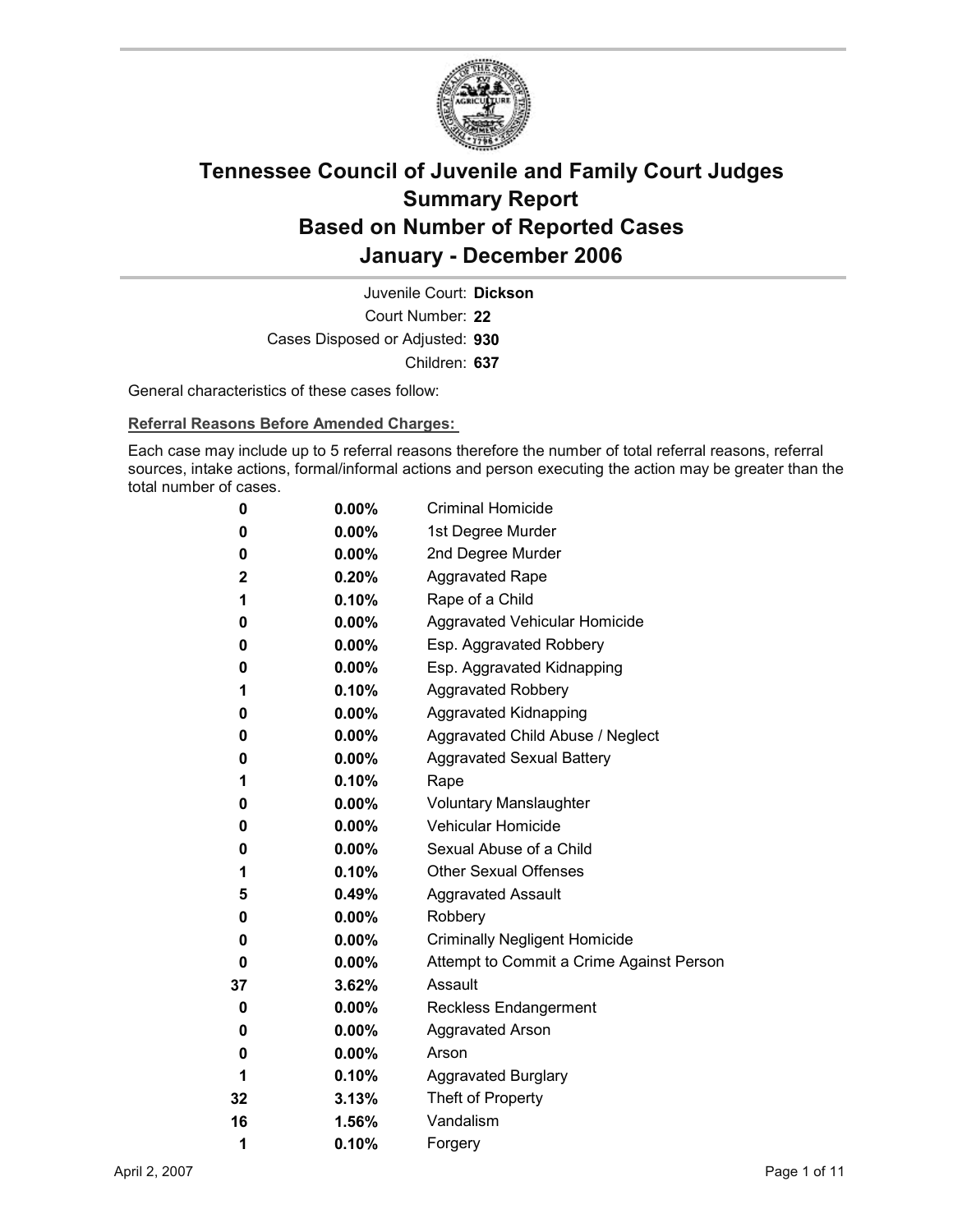

Court Number: **22** Juvenile Court: **Dickson** Cases Disposed or Adjusted: **930** Children: **637**

#### **Referral Reasons Before Amended Charges:**

Each case may include up to 5 referral reasons therefore the number of total referral reasons, referral sources, intake actions, formal/informal actions and person executing the action may be greater than the total number of cases.

| 0            | 0.00%    | <b>Worthless Checks</b>                                     |
|--------------|----------|-------------------------------------------------------------|
| 0            | 0.00%    | Illegal Possession / Fraudulent Use of Credit / Debit Cards |
| 6            | 0.59%    | <b>Burglary</b>                                             |
| 0            | $0.00\%$ | Unauthorized Use of a Vehicle                               |
| 0            | $0.00\%$ | <b>Cruelty to Animals</b>                                   |
| 0            | $0.00\%$ | Sale of Controlled Substances                               |
| 3            | 0.29%    | <b>Other Drug Offenses</b>                                  |
| 29           | 2.83%    | Possession of Controlled Substances                         |
| 0            | $0.00\%$ | <b>Criminal Attempt</b>                                     |
| $\mathbf{2}$ | 0.20%    | Carrying Weapons on School Property                         |
| $\mathbf 2$  | 0.20%    | Unlawful Carrying / Possession of a Weapon                  |
| 1            | 0.10%    | <b>Evading Arrest</b>                                       |
| 0            | $0.00\%$ | Escape                                                      |
| $\bf{0}$     | $0.00\%$ | Driving Under Influence (DUI)                               |
| 57           | 5.57%    | Possession / Consumption of Alcohol                         |
| 6            | 0.59%    | Resisting Stop, Frisk, Halt, Arrest or Search               |
| 0            | $0.00\%$ | <b>Aggravated Criminal Trespass</b>                         |
| 4            | 0.39%    | Harassment                                                  |
| 0            | $0.00\%$ | Failure to Appear                                           |
| 8            | 0.78%    | Filing a False Police Report                                |
| 6            | 0.59%    | Criminal Impersonation                                      |
| 5            | 0.49%    | <b>Disorderly Conduct</b>                                   |
| 7            | 0.68%    | <b>Criminal Trespass</b>                                    |
| 1            | 0.10%    | Public Intoxication                                         |
| 0            | $0.00\%$ | Gambling                                                    |
| 181          | 17.69%   | <b>Traffic</b>                                              |
| 4            | 0.39%    | <b>Local Ordinances</b>                                     |
| 0            | $0.00\%$ | Violation of Wildlife Regulations                           |
| 5            | 0.49%    | Contempt of Court                                           |
| 16           | 1.56%    | Violation of Probation                                      |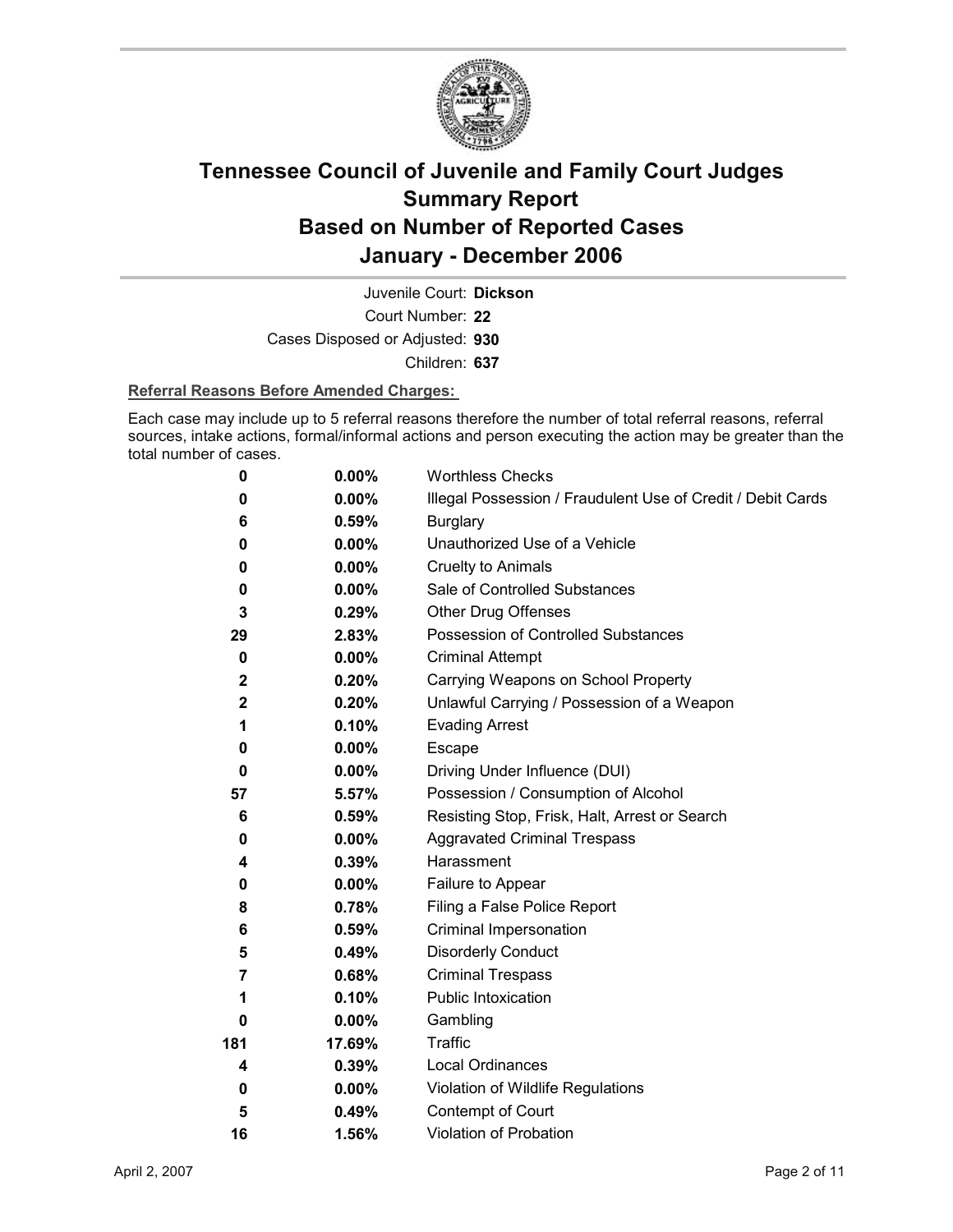

Court Number: **22** Juvenile Court: **Dickson** Cases Disposed or Adjusted: **930** Children: **637**

#### **Referral Reasons Before Amended Charges:**

Each case may include up to 5 referral reasons therefore the number of total referral reasons, referral sources, intake actions, formal/informal actions and person executing the action may be greater than the total number of cases.

| 0           | 0.00%    | <b>Violation of Aftercare</b>          |
|-------------|----------|----------------------------------------|
| 18          | 1.76%    | <b>Unruly Behavior</b>                 |
| 5           | 0.49%    | Truancy                                |
| 14          | 1.37%    | In-State Runaway                       |
| 7           | 0.68%    | Out-of-State Runaway                   |
| $\mathbf 2$ | 0.20%    | Possession of Tobacco Products         |
| 4           | 0.39%    | Violation of a Valid Court Order       |
| 21          | 2.05%    | <b>Violation of Curfew</b>             |
| 0           | 0.00%    | Sexually Abused Child                  |
| 0           | $0.00\%$ | <b>Physically Abused Child</b>         |
| 45          | 4.40%    | Dependency / Neglect                   |
| 0           | 0.00%    | <b>Termination of Parental Rights</b>  |
| 0           | 0.00%    | <b>Violation of Pretrial Diversion</b> |
| 0           | 0.00%    | Violation of Informal Adjustment       |
| 0           | 0.00%    | <b>Judicial Review</b>                 |
| 0           | 0.00%    | <b>Administrative Review</b>           |
| 0           | $0.00\%$ | <b>Foster Care Review</b>              |
| 1           | 0.10%    | Custody                                |
| 0           | 0.00%    | Visitation                             |
| 0           | 0.00%    | Paternity / Legitimation               |
| 434         | 42.42%   | Child Support                          |
| 0           | $0.00\%$ | <b>Request for Medical Treatment</b>   |
| 0           | 0.00%    | <b>Consent to Marry</b>                |
| 31          | 3.03%    | Other                                  |
| 1,023       | 100.00%  | <b>Total Referrals</b>                 |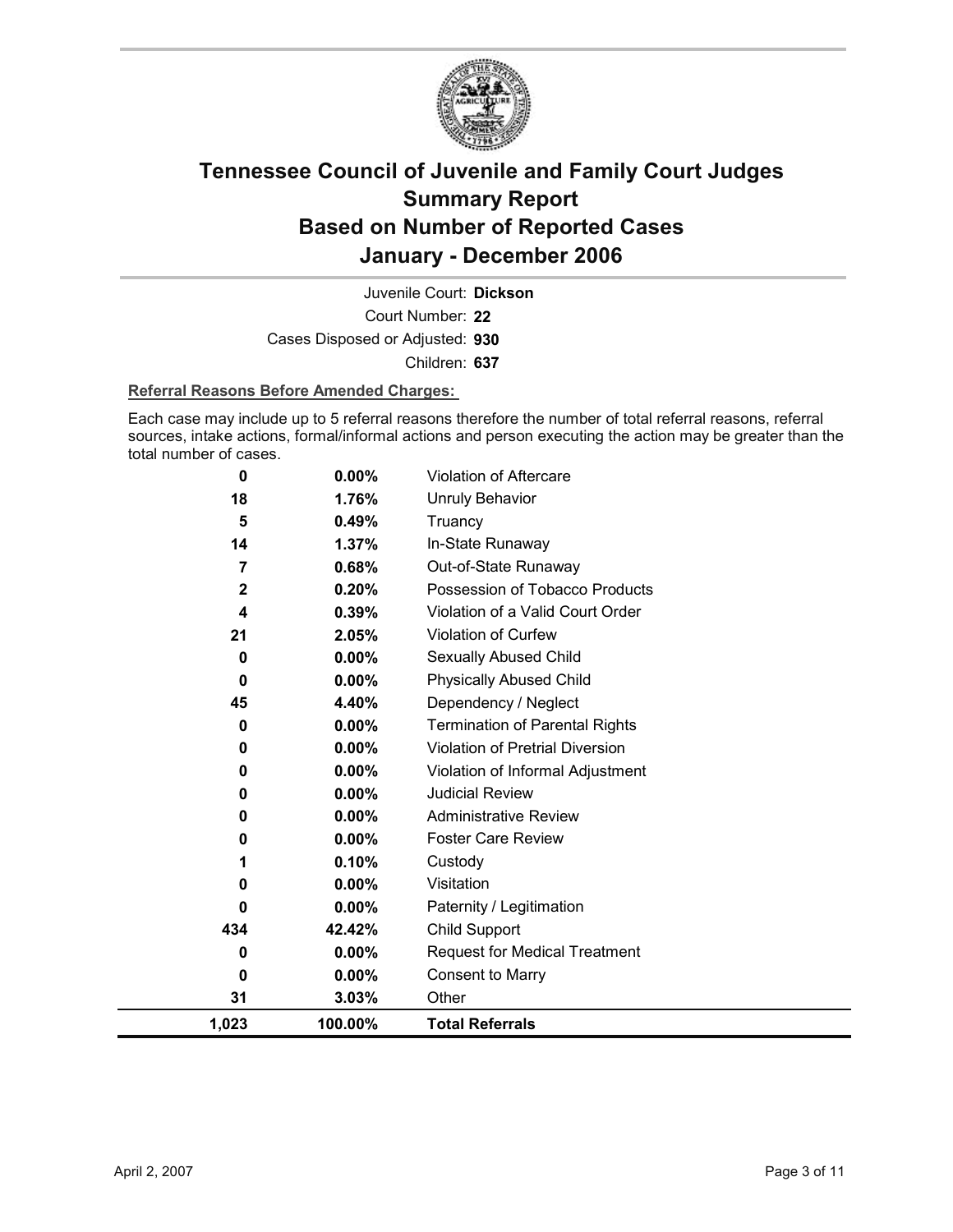

| 1,023               | 100.00%                         | <b>Total Referral Sources</b>     |  |  |
|---------------------|---------------------------------|-----------------------------------|--|--|
| 2                   | 0.20%                           | Other                             |  |  |
| 0                   | 0.00%                           | Unknown                           |  |  |
| 0                   | 0.00%                           | Hospital                          |  |  |
| $\bf{0}$            | 0.00%                           | Child & Parent                    |  |  |
| 33                  | 3.23%                           | Victim                            |  |  |
| 1                   | 0.10%                           | <b>Other Court</b>                |  |  |
| $\bf{0}$            | 0.00%                           | Social Agency                     |  |  |
| 21                  | 2.05%                           | <b>Court Staff</b>                |  |  |
| 435                 | 42.52%                          | <b>District Attorney's Office</b> |  |  |
| $\bf{0}$            | 0.00%                           | <b>Other State Department</b>     |  |  |
| 25                  | 2.44%                           | <b>DCS</b>                        |  |  |
| 0                   | 0.00%                           | <b>CSA</b>                        |  |  |
| 16                  | 1.56%                           | School                            |  |  |
| 9                   | 0.88%                           | Self                              |  |  |
| 13                  | 1.27%                           | <b>Relatives</b>                  |  |  |
| 47                  | 4.59%                           | Parents                           |  |  |
| 421                 | 41.15%                          | Law Enforcement                   |  |  |
| Referral Sources: 1 |                                 |                                   |  |  |
|                     |                                 | Children: 637                     |  |  |
|                     | Cases Disposed or Adjusted: 930 |                                   |  |  |
|                     |                                 |                                   |  |  |
|                     | Court Number: 22                |                                   |  |  |
|                     |                                 | Juvenile Court: Dickson           |  |  |

### **Age of Child at Referral: 2**

| 0   | $0.00\%$ | Unknown / Not Reported |  |
|-----|----------|------------------------|--|
| 31  | 4.87%    | Ages 19 and Over       |  |
| 167 | 26.22%   | Ages 17 through 18     |  |
| 194 | 30.46%   | Ages 15 through 16     |  |
| 73  | 11.46%   | Ages 13 through 14     |  |
| 41  | 6.44%    | Ages 11 through 12     |  |
| 131 | 20.57%   | Ages 10 and Under      |  |
|     |          |                        |  |

 $1$  If different than number of Referral Reasons (1023), verify accuracy of your court's data.

<sup>2</sup> One child could be counted in multiple categories, verify accuracy of your court's data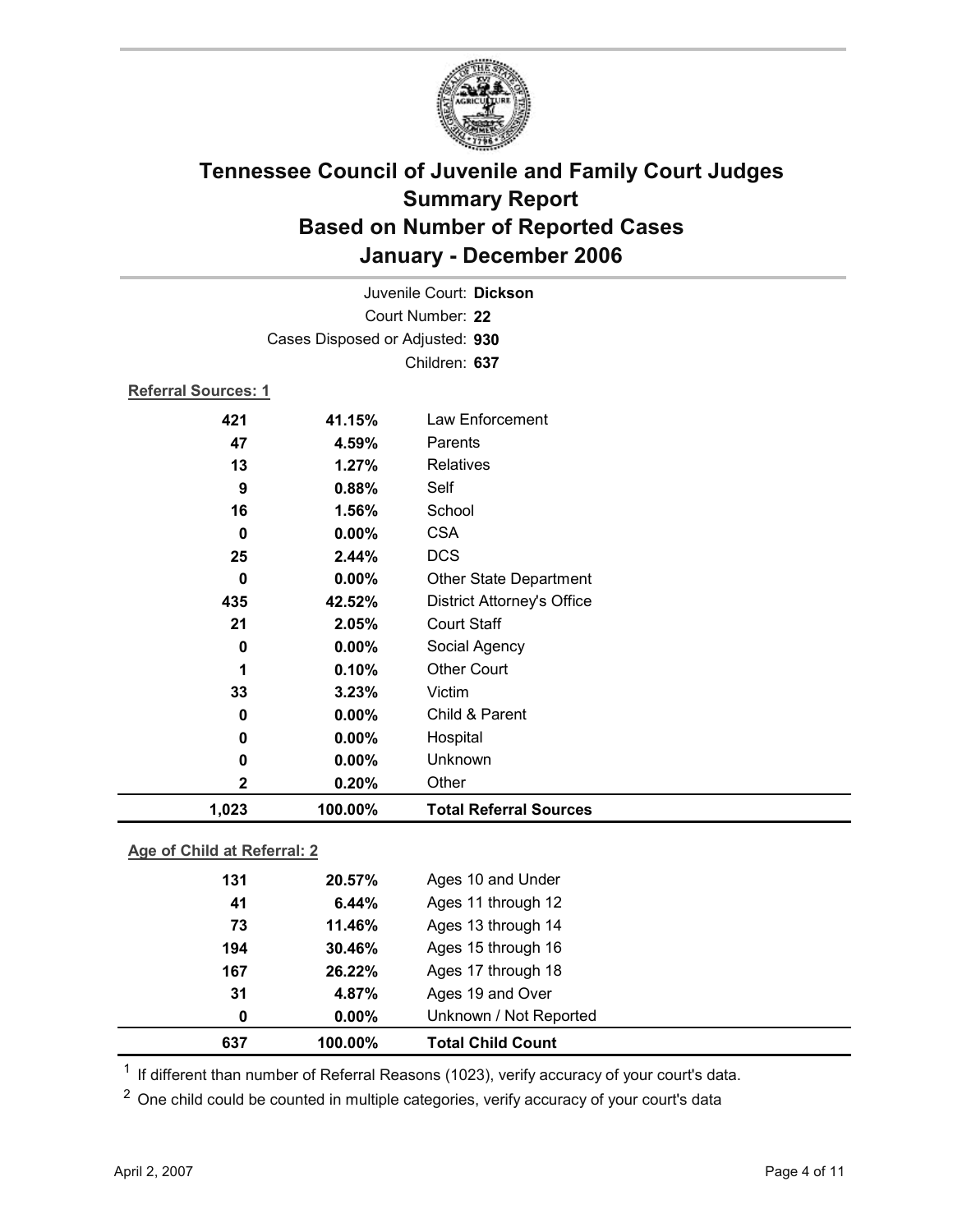

|                                         | Juvenile Court: Dickson         |                          |  |  |
|-----------------------------------------|---------------------------------|--------------------------|--|--|
| Court Number: 22                        |                                 |                          |  |  |
|                                         | Cases Disposed or Adjusted: 930 |                          |  |  |
|                                         |                                 | Children: 637            |  |  |
| Sex of Child: 1                         |                                 |                          |  |  |
| 364                                     | 57.14%                          | Male                     |  |  |
| 247                                     | 38.78%                          | Female                   |  |  |
| 26                                      | 4.08%                           | Unknown                  |  |  |
| 637                                     | 100.00%                         | <b>Total Child Count</b> |  |  |
| Race of Child: 1                        |                                 |                          |  |  |
| 468                                     | 73.47%                          | White                    |  |  |
| 59                                      | 9.26%                           | African American         |  |  |
| $\mathbf 0$                             | 0.00%                           | Native American          |  |  |
| $\mathbf 0$                             | 0.00%                           | Asian                    |  |  |
| 8                                       | 1.26%                           | Mixed                    |  |  |
| 102                                     | 16.01%                          | Unknown                  |  |  |
| 637                                     | 100.00%                         | <b>Total Child Count</b> |  |  |
| <b>Hispanic Origin: 1</b>               |                                 |                          |  |  |
| 13                                      | 2.04%                           | Yes                      |  |  |
| 546                                     | 85.71%                          | No                       |  |  |
| 78                                      | 12.24%                          | Unknown                  |  |  |
| 637                                     | 100.00%                         | <b>Total Child Count</b> |  |  |
| <b>School Enrollment of Children: 1</b> |                                 |                          |  |  |
| 362                                     | 56.83%                          | Yes                      |  |  |
| 34                                      | 5.34%                           | No                       |  |  |
| 241                                     | 37.83%                          | Unknown                  |  |  |
| 637                                     | 100.00%                         | <b>Total Child Count</b> |  |  |

 $1$  One child could be counted in multiple categories, verify accuracy of your court's data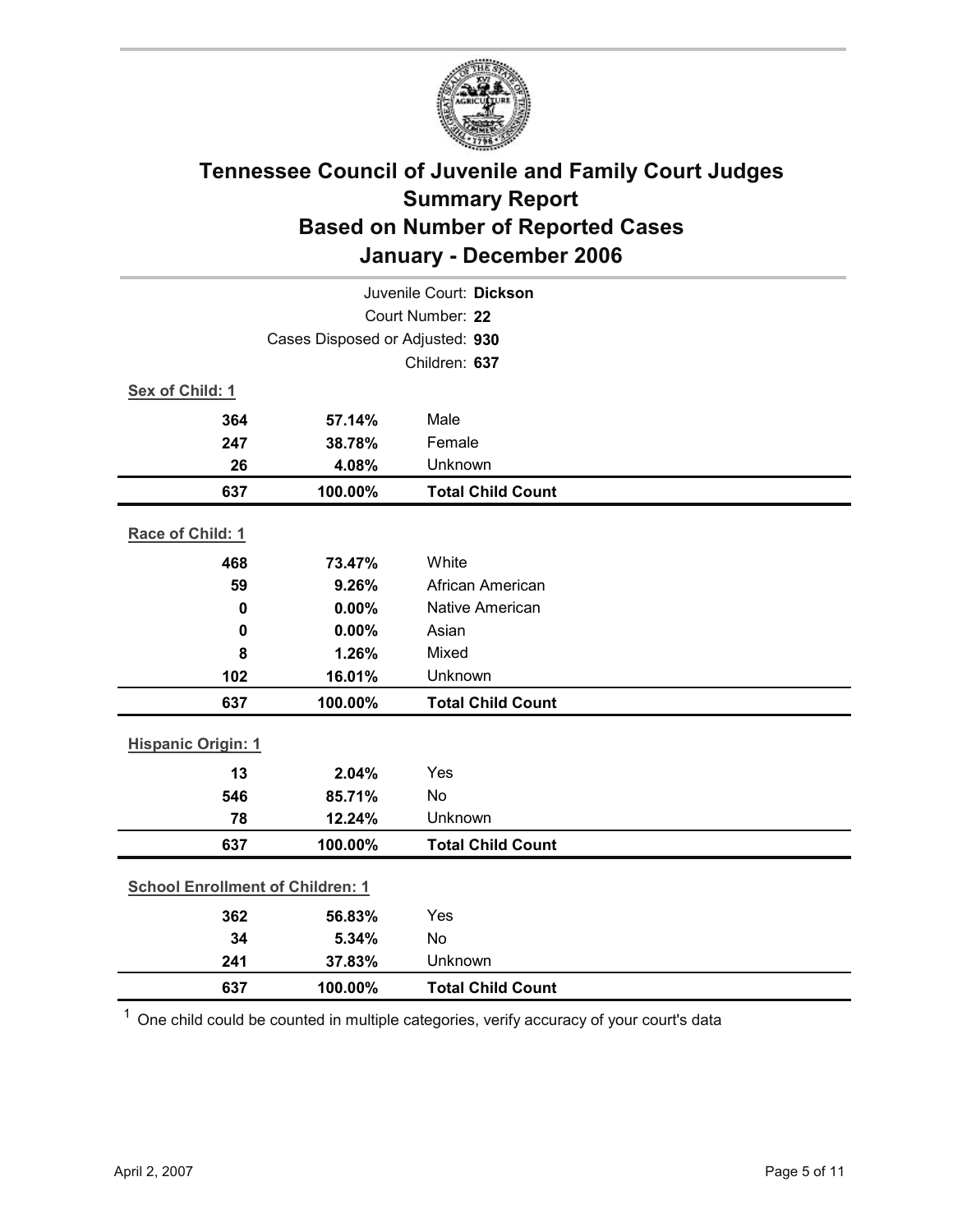

Court Number: **22** Juvenile Court: **Dickson** Cases Disposed or Adjusted: **930** Children: **637**

**Living Arrangement of Child at Time of Referral: 1**

| 637          | 100.00%  | <b>Total Child Count</b>     |
|--------------|----------|------------------------------|
| 3            | 0.47%    | Other                        |
| 99           | 15.54%   | Unknown                      |
| 1            | 0.16%    | Independent                  |
| 0            | $0.00\%$ | In an Institution            |
| 4            | 0.63%    | In a Residential Center      |
| 1            | 0.16%    | In a Group Home              |
| 13           | 2.04%    | With Foster Family           |
| $\mathbf{2}$ | 0.31%    | <b>With Adoptive Parents</b> |
| 63           | 9.89%    | <b>With Relatives</b>        |
| 52           | 8.16%    | <b>With Father</b>           |
| 253          | 39.72%   | <b>With Mother</b>           |
| 11           | 1.73%    | With Mother and Stepfather   |
| 3            | $0.47\%$ | With Father and Stepmother   |
| 132          | 20.72%   | With Both Biological Parents |
|              |          |                              |

### **Type of Detention: 2**

| 930 | 100.00%  | <b>Total Detention Count</b> |
|-----|----------|------------------------------|
| 0   | $0.00\%$ | Other                        |
| 914 | 98.28%   | Does Not Apply               |
| 0   | $0.00\%$ | <b>Unknown</b>               |
| 1   | 0.11%    | <b>Psychiatric Hospital</b>  |
| 0   | $0.00\%$ | Jail - No Separation         |
| 0   | $0.00\%$ | Jail - Partial Separation    |
| 0   | $0.00\%$ | Jail - Complete Separation   |
| 14  | 1.51%    | Juvenile Detention Facility  |
| 1   | 0.11%    | Non-Secure Placement         |
|     |          |                              |

 $<sup>1</sup>$  One child could be counted in multiple categories, verify accuracy of your court's data</sup>

 $2$  If different than number of Cases (930) verify accuracy of your court's data.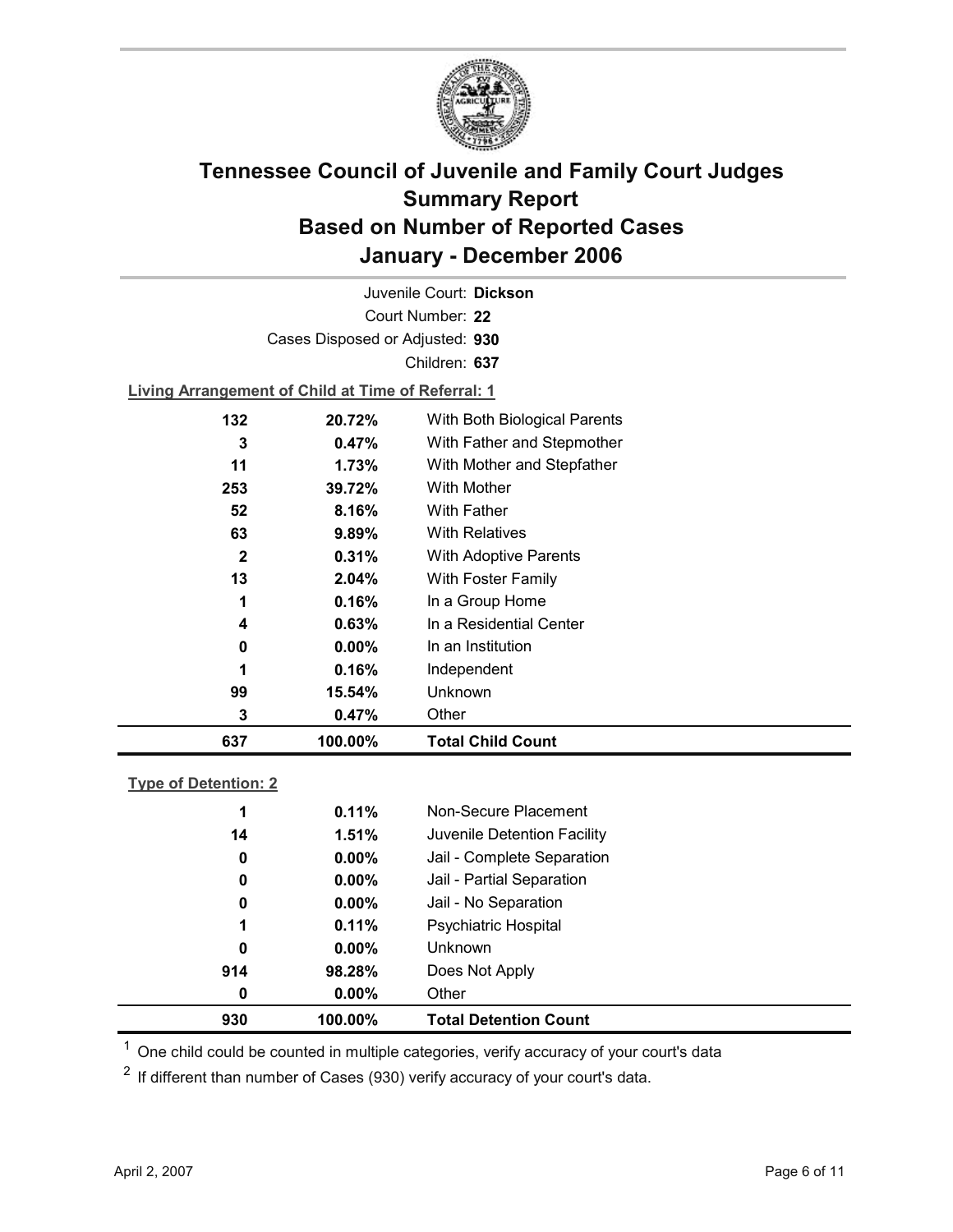

| Juvenile Court: Dickson  |                                                    |                                      |  |  |
|--------------------------|----------------------------------------------------|--------------------------------------|--|--|
| Court Number: 22         |                                                    |                                      |  |  |
|                          | Cases Disposed or Adjusted: 930                    |                                      |  |  |
|                          |                                                    | Children: 637                        |  |  |
|                          | <b>Placement After Secure Detention Hearing: 1</b> |                                      |  |  |
| 11                       | 1.18%                                              | Returned to Prior Living Arrangement |  |  |
| 0                        | 0.00%                                              | Juvenile Detention Facility          |  |  |
| 0                        | $0.00\%$                                           | Jail                                 |  |  |
| 1                        | 0.11%                                              | Shelter / Group Home                 |  |  |
| 3                        | 0.32%                                              | <b>Foster Family Home</b>            |  |  |
| 0                        | 0.00%                                              | Psychiatric Hospital                 |  |  |
| $\mathbf{2}$             | 0.22%                                              | Unknown / Not Reported               |  |  |
| 913                      | 98.17%                                             | Does Not Apply                       |  |  |
| 0                        | 0.00%                                              | Other                                |  |  |
| 930                      | 100.00%                                            | <b>Total Placement Count</b>         |  |  |
|                          |                                                    |                                      |  |  |
|                          |                                                    |                                      |  |  |
| <b>Intake Actions: 2</b> |                                                    |                                      |  |  |
| 620                      | 60.61%                                             | <b>Petition Filed</b>                |  |  |
| 9                        | 0.88%                                              | <b>Motion Filed</b>                  |  |  |
| 392                      | 38.32%                                             | <b>Citation Processed</b>            |  |  |
| 0                        | $0.00\%$                                           | Notification of Paternity Processed  |  |  |
| 0                        | 0.00%                                              | Scheduling of Judicial Review        |  |  |
| 0                        | $0.00\%$                                           | Scheduling of Administrative Review  |  |  |
| 0                        | 0.00%                                              | Scheduling of Foster Care Review     |  |  |
| 0                        | 0.00%                                              | <b>Unknown</b>                       |  |  |
| $\mathbf 2$              | 0.20%                                              | Does Not Apply                       |  |  |
| 0<br>1,023               | 0.00%<br>100.00%                                   | Other<br><b>Total Intake Count</b>   |  |  |

 $1$  If different than number of Cases (930) verify accuracy of your court's data.

 $2$  If different than number of Referral Reasons (1023), verify accuracy of your court's data.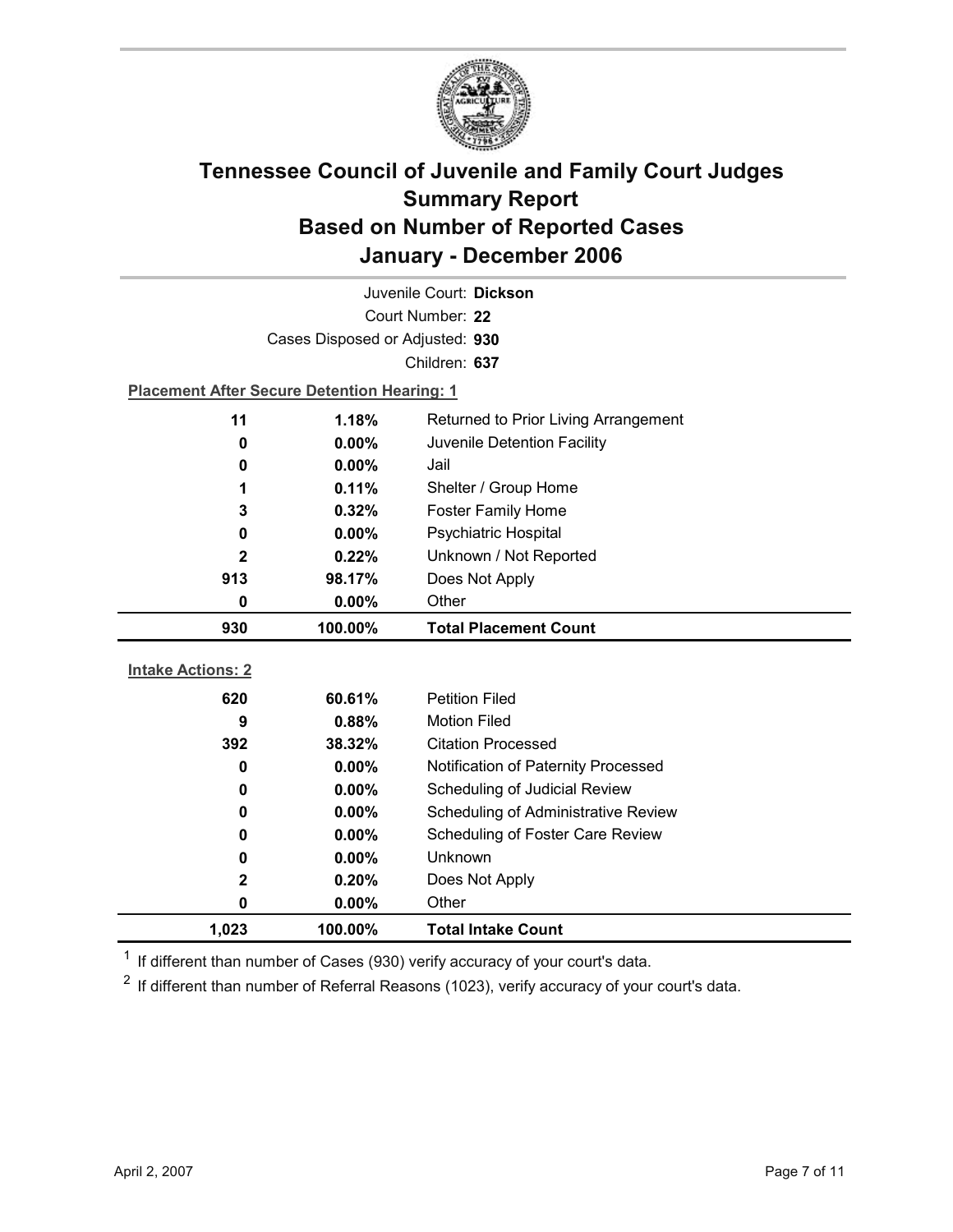

Court Number: **22** Juvenile Court: **Dickson** Cases Disposed or Adjusted: **930** Children: **637**

### **Last Grade Completed by Child: 1**

| $\mathbf 0$  | 0.00%                                   | Too Young for School         |  |  |
|--------------|-----------------------------------------|------------------------------|--|--|
| $\bf{0}$     | 0.00%                                   | Preschool                    |  |  |
| $\mathbf 2$  | 0.31%                                   | Kindergarten                 |  |  |
| 0            | 0.00%                                   | 1st Grade                    |  |  |
| 0            | 0.00%                                   | 2nd Grade                    |  |  |
| 3            | 0.47%                                   | 3rd Grade                    |  |  |
| $\mathbf 2$  | 0.31%                                   | 4th Grade                    |  |  |
| $\mathbf{2}$ | 0.31%                                   | 5th Grade                    |  |  |
| 14           | 2.20%                                   | 6th Grade                    |  |  |
| 12           | 1.88%                                   | 7th Grade                    |  |  |
| 29           | 4.55%                                   | 8th Grade                    |  |  |
| 52           | 8.16%                                   | 9th Grade                    |  |  |
| 63           | 9.89%                                   | 10th Grade                   |  |  |
| 119          | 18.68%                                  | 11th Grade                   |  |  |
| 23           | 3.61%                                   | 12th Grade                   |  |  |
| $\mathbf 0$  | 0.00%                                   | Non-Graded Special Ed        |  |  |
| 4            | 0.63%                                   | <b>GED</b>                   |  |  |
| $\mathbf{2}$ | 0.31%                                   | Graduated                    |  |  |
| 19           | 2.98%                                   | <b>Never Attended School</b> |  |  |
| 287          | 45.05%                                  | Unknown                      |  |  |
| 4            | 0.63%                                   | Other                        |  |  |
| 637          | 100.00%                                 | <b>Total Child Count</b>     |  |  |
|              | <b>Enrolled in Special Education: 1</b> |                              |  |  |
| 19           | 2.98%                                   | Yes                          |  |  |
| 332          | 52.12%                                  | No                           |  |  |
|              |                                         |                              |  |  |

 $1$  One child could be counted in multiple categories, verify accuracy of your court's data

**286 44.90%** Unknown

**637 100.00% Total Child Count**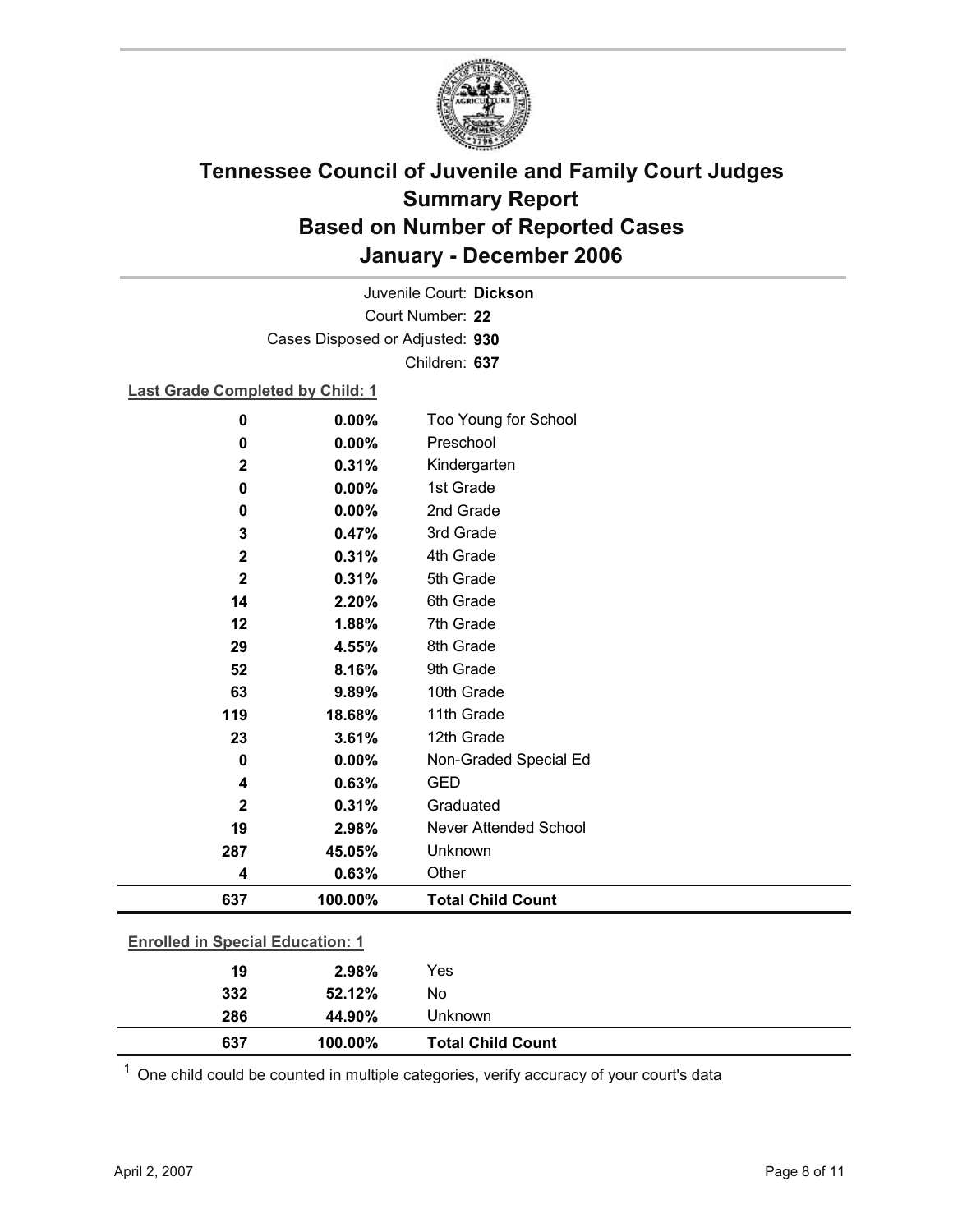

| Juvenile Court: Dickson      |                                 |                           |  |  |
|------------------------------|---------------------------------|---------------------------|--|--|
|                              | Court Number: 22                |                           |  |  |
|                              | Cases Disposed or Adjusted: 930 |                           |  |  |
|                              | Children: 637                   |                           |  |  |
| <b>Action Executed By: 1</b> |                                 |                           |  |  |
| 1,018                        | 99.51%                          | Judge                     |  |  |
| 5                            | 0.49%                           | Referee                   |  |  |
| 0                            | $0.00\%$                        | <b>YSO</b>                |  |  |
| 0                            | $0.00\%$                        | Other                     |  |  |
| 0                            | $0.00\%$                        | Unknown / Not Reported    |  |  |
| 1,023                        | 100.00%                         | <b>Total Action Count</b> |  |  |

### **Formal / Informal Actions: 1**

| 53    | 5.18%    | Dismissed                                      |
|-------|----------|------------------------------------------------|
| 0     | $0.00\%$ | Retired / Nolle Prosequi                       |
| 202   | 19.75%   | <b>Complaint Substantiated Delinquent</b>      |
| 219   | 21.41%   | <b>Complaint Substantiated Status Offender</b> |
| 0     | $0.00\%$ | Complaint Substantiated Dependent / Neglected  |
| 0     | $0.00\%$ | <b>Complaint Substantiated Abused</b>          |
| 0     | $0.00\%$ | <b>Complaint Substantiated Mentally III</b>    |
| 5     | 0.49%    | Informal Adjustment                            |
| 0     | $0.00\%$ | <b>Pretrial Diversion</b>                      |
| 0     | $0.00\%$ | <b>Transfer to Adult Court Hearing</b>         |
| 0     | $0.00\%$ | Charges Cleared by Transfer to Adult Court     |
| 459   | 44.87%   | <b>Special Proceeding</b>                      |
| 0     | $0.00\%$ | <b>Review Concluded</b>                        |
| 85    | 8.31%    | Case Held Open                                 |
| 0     | $0.00\%$ | Other                                          |
| 0     | $0.00\%$ | Unknown / Not Reported                         |
| 1,023 | 100.00%  | <b>Total Action Count</b>                      |

 $1$  If different than number of Referral Reasons (1023), verify accuracy of your court's data.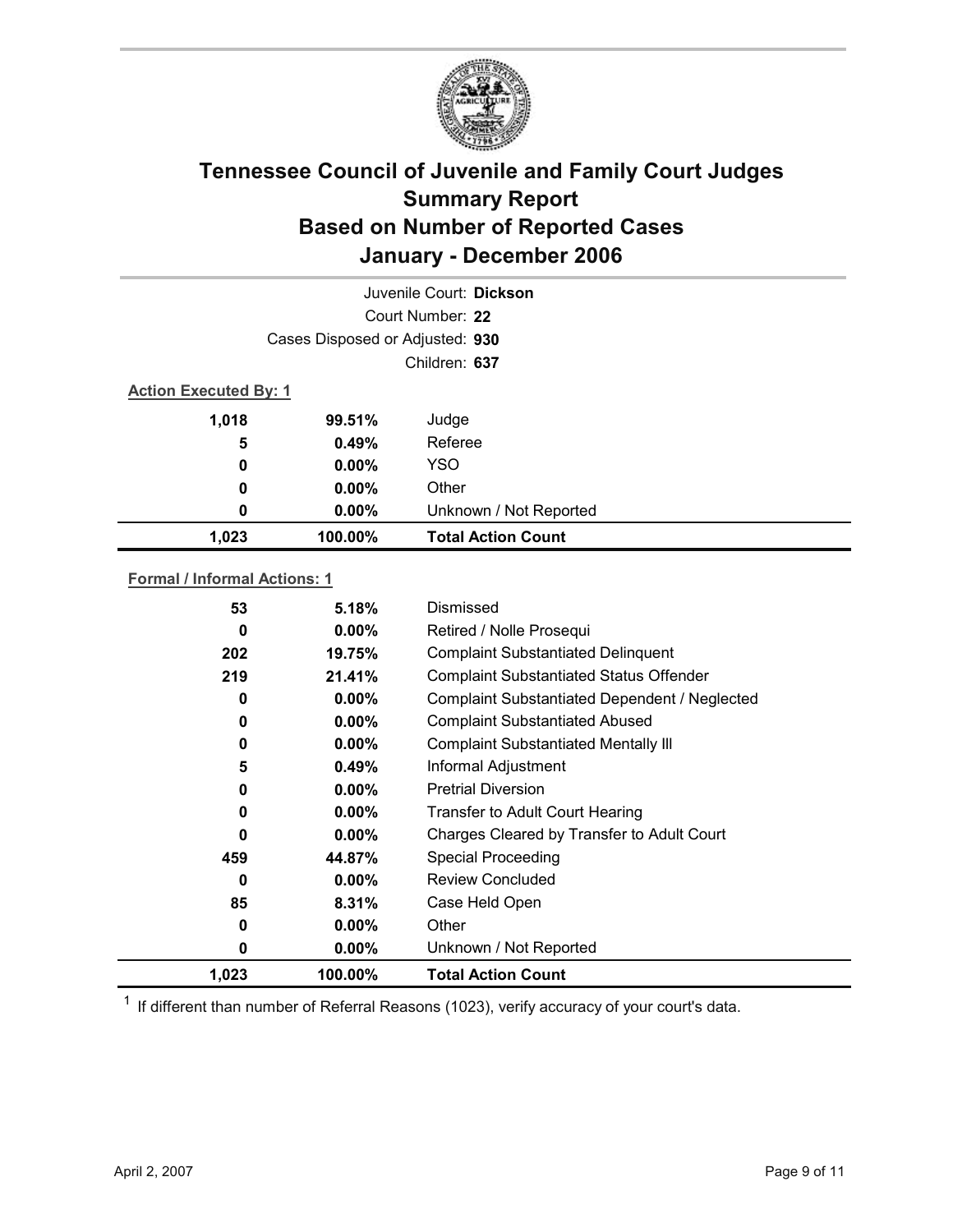

|                                 |          | Juvenile Court: Dickson                               |
|---------------------------------|----------|-------------------------------------------------------|
|                                 |          | Court Number: 22                                      |
| Cases Disposed or Adjusted: 930 |          |                                                       |
|                                 |          | Children: 637                                         |
| <b>Case Outcomes:</b>           |          | There can be multiple outcomes for one child or case. |
| 47                              | 2.36%    | Case Dismissed                                        |
| 1                               | 0.05%    | Case Retired or Nolle Prosequi                        |
| 0                               | $0.00\%$ | Warned / Counseled                                    |
| 173                             | 8.69%    | Held Open For Review                                  |
| 64                              | 3.22%    | Supervision / Probation to Juvenile Court             |
| 0                               | $0.00\%$ | <b>Probation to Parents</b>                           |
| 0                               | $0.00\%$ | Referral to Another Entity for Supervision / Service  |
| 0                               | $0.00\%$ | Referred for Mental Health Counseling                 |
| 30                              | 1.51%    | Referred for Alcohol and Drug Counseling              |
| 0                               | $0.00\%$ | Referred to Alternative School                        |
| 0                               | $0.00\%$ | Referred to Private Child Agency                      |
| 1                               | 0.05%    | Referred to Defensive Driving School                  |
| 0                               | $0.00\%$ | Referred to Alcohol Safety School                     |
| 0                               | $0.00\%$ | Referred to Juvenile Court Education-Based Program    |
| 7                               | 0.35%    | Driver's License Held Informally                      |
| 0                               | $0.00\%$ | <b>Voluntary Placement with DMHMR</b>                 |
| 0                               | $0.00\%$ | <b>Private Mental Health Placement</b>                |
| 0                               | $0.00\%$ | <b>Private MR Placement</b>                           |
| 0                               | $0.00\%$ | Placement with City/County Agency/Facility            |
| 0                               | $0.00\%$ | Placement with Relative / Other Individual            |
| 277                             | 13.92%   | Fine                                                  |
| 189                             | 9.50%    | <b>Public Service</b>                                 |
| 15                              | 0.75%    | Restitution                                           |
| 0                               | $0.00\%$ | <b>Runaway Returned</b>                               |
| 25                              | 1.26%    | No Contact Order                                      |
| 1                               | 0.05%    | Injunction Other than No Contact Order                |
| 10                              | 0.50%    | <b>House Arrest</b>                                   |
| 0                               | $0.00\%$ | <b>Court Defined Curfew</b>                           |
| 0                               | $0.00\%$ | Dismissed from Informal Adjustment                    |
| 0                               | $0.00\%$ | <b>Dismissed from Pretrial Diversion</b>              |
| 0                               | $0.00\%$ | Released from Probation                               |
| 0                               | $0.00\%$ | <b>Transferred to Adult Court</b>                     |
| 0                               | $0.00\%$ | <b>DMHMR Involuntary Commitment</b>                   |